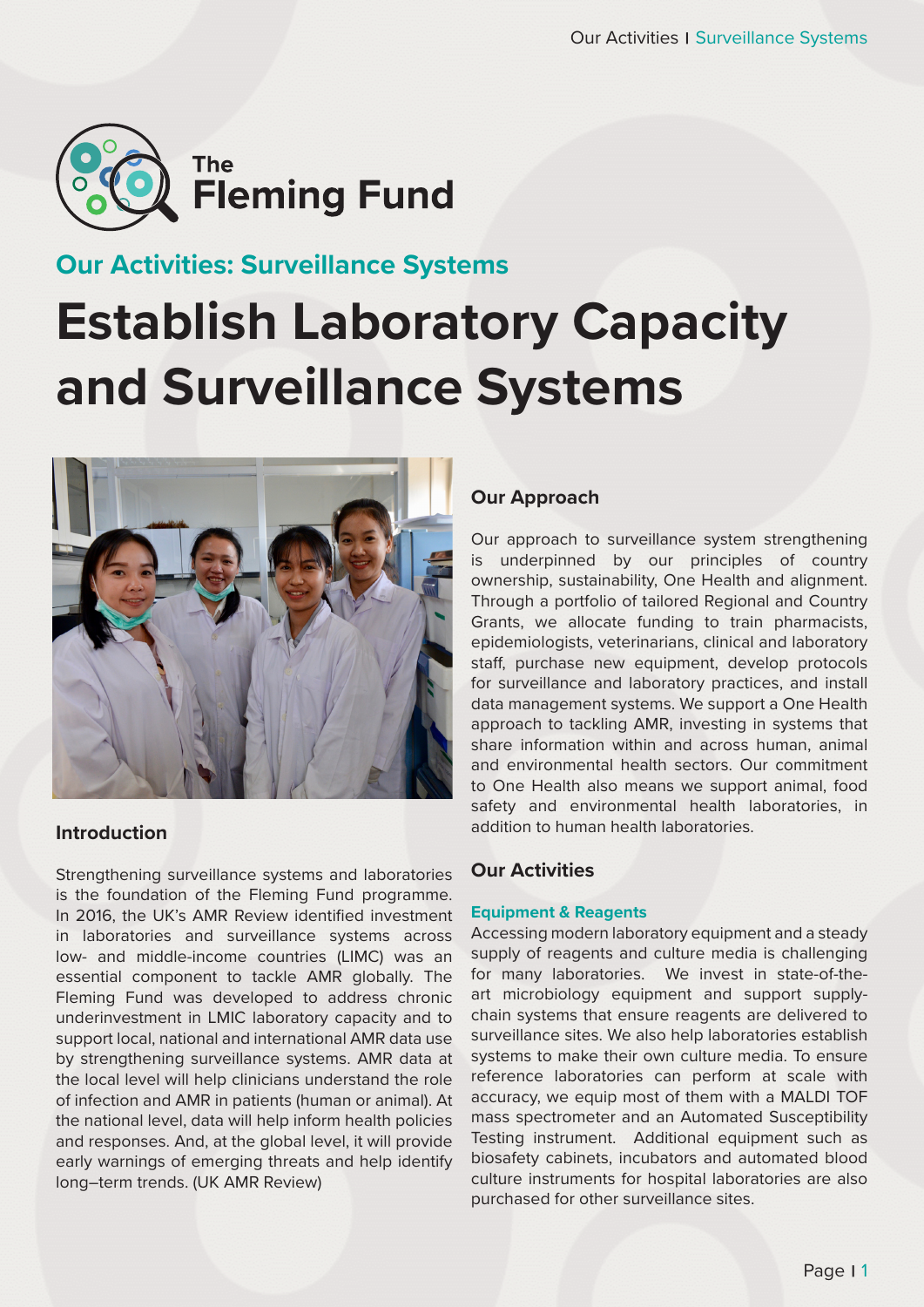#### **Our Activities | Surveillance Systems**

#### Laboratory Refurbishments

Many laboratories do not have access to clean running water, electricity, back-up generators or access control systems. We support laboratories to undertake building renovations, improve biosecurity and biosafety standards, install water-filtration systems and back-up generators and improve plumbing and electrics throughout the laboratory buildings.

#### Quality Management Systems

We support all sites to develop quality management systems to ensure that protocols and test procedures are followed safely and effectively. We support national reference laboratories both to develop national External Quality Assurance (EQA) systems across their surveillance sites and to enroll in a thirdparty EQA system that independently verifies national results.

#### SOP & Protocol Development

Standard Operating Procedures for culturing, identification and susceptibility testing on samples provide comparable results. SOPs and protocols reduce errors and ensure all staff perform tests within the same parameters. We support laboratories to develop protocols for sample testing, biosafety, sample transport and quality assurance.

#### Data Systems & Coordination

Many laboratories use paper logbooks or files for recording testing results making it difficult to report results efficiently to clinicians or to national and international databases. We support the installation of laboratory information management systems to effectively track samples, testing results and patient progress. Where needed, we also train surveillance sites to report results on WHONET, a software developed by the WHO to support national and local surveillance systems.

#### Biosafety & Biosecurity

Secure waste disposal and laboratory safety procedures are essential to protect staff, the local community and the environment. We support laboratories to develop biosafety/biosecurity programmes, including installation of access management systems, biosafety cabinets and autoclaves, and ensuring there are robust waste disposal mechanisms for solid and liquid waste.

#### Sample transport & Biorepository

Samples must be appropriately collected and transported to ensure accurate testing results. We support laboratories to develop proper transport and collection mechanisms locally and nationally for samples and isolates. We also support reference laboratories to develop biorepositories so that important isolates can be appropriately stored for future research and testing.

#### Systems Strengthening

In addition to building capacity in individual laboratories, we support systems strengthening, meaning we ensure that data generated in local laboratories is passed to national coordinating centres for interpretation and analysis. We support formalising data reporting and coordinating structures, reporting frequency and reporting protocols ensuring data received at the national level is comparable. We also encourage national data coordinating bodies to report human health AMR data to the WHO's Global AMR Surveillance System, GLASS.

#### AMU/AMC Surveillance

We support antimicrobial use and consumption surveillance activities to understand how and how many drugs are used within a country. In animal health we help strengthen data collection on antimicrobial use on poultry farms and strengthen data reporting to the World Organisation for Animal Health (OIE). In human health, we support hospital laboratories to conduct Point Prevalence Surveys (PPS) which can inform education and antimicrobial stewardship programmes.



*Top: staff in a laboratory in Uganda conduct disk diffusion testing Bottom: MALDI TOF machine delivered to the National Reference Laboratory in Uganda*